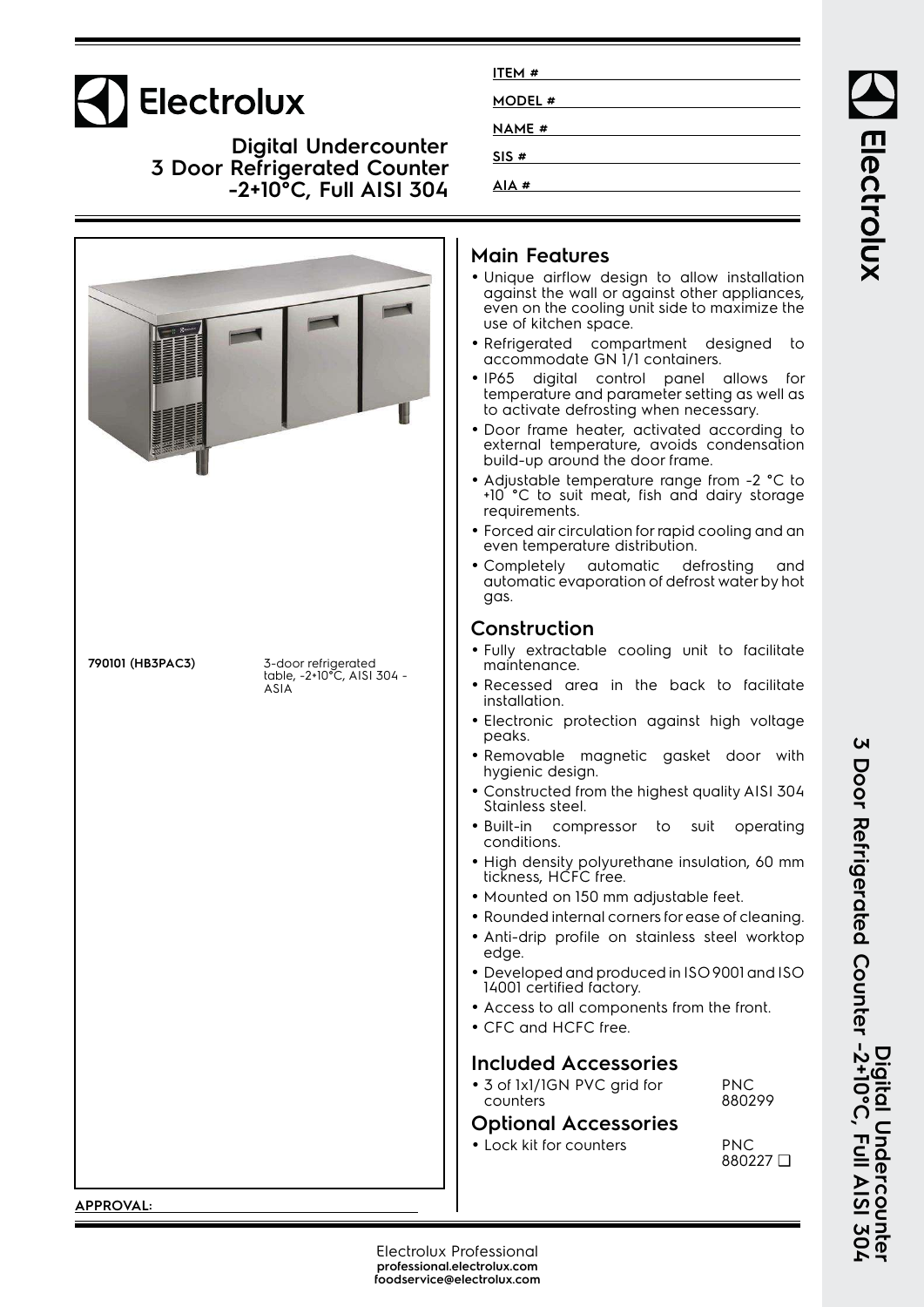

#### **Digital Undercounter 3 Door Refrigerated Counter -2+10° C, Full AISI 304**

- Kit integrated HACCP for digital refrigerators (IR33) PNC 880252  $\Box$
- 1x1/1GN PVC grid for counters PNC 880299 ❑
- Kit of 5 wheels (front with brake) for cabinets and counters  $\Box$
- Kit of 2x<sup>y</sup> drawers for counters PNC
- Kit of 3x⅓ drawers for counters PNC

PNC 880301 880305 ❑ 880309 ❑

The company reserves the right to make modifications to the products without prior notice. All information correct at time of printing.